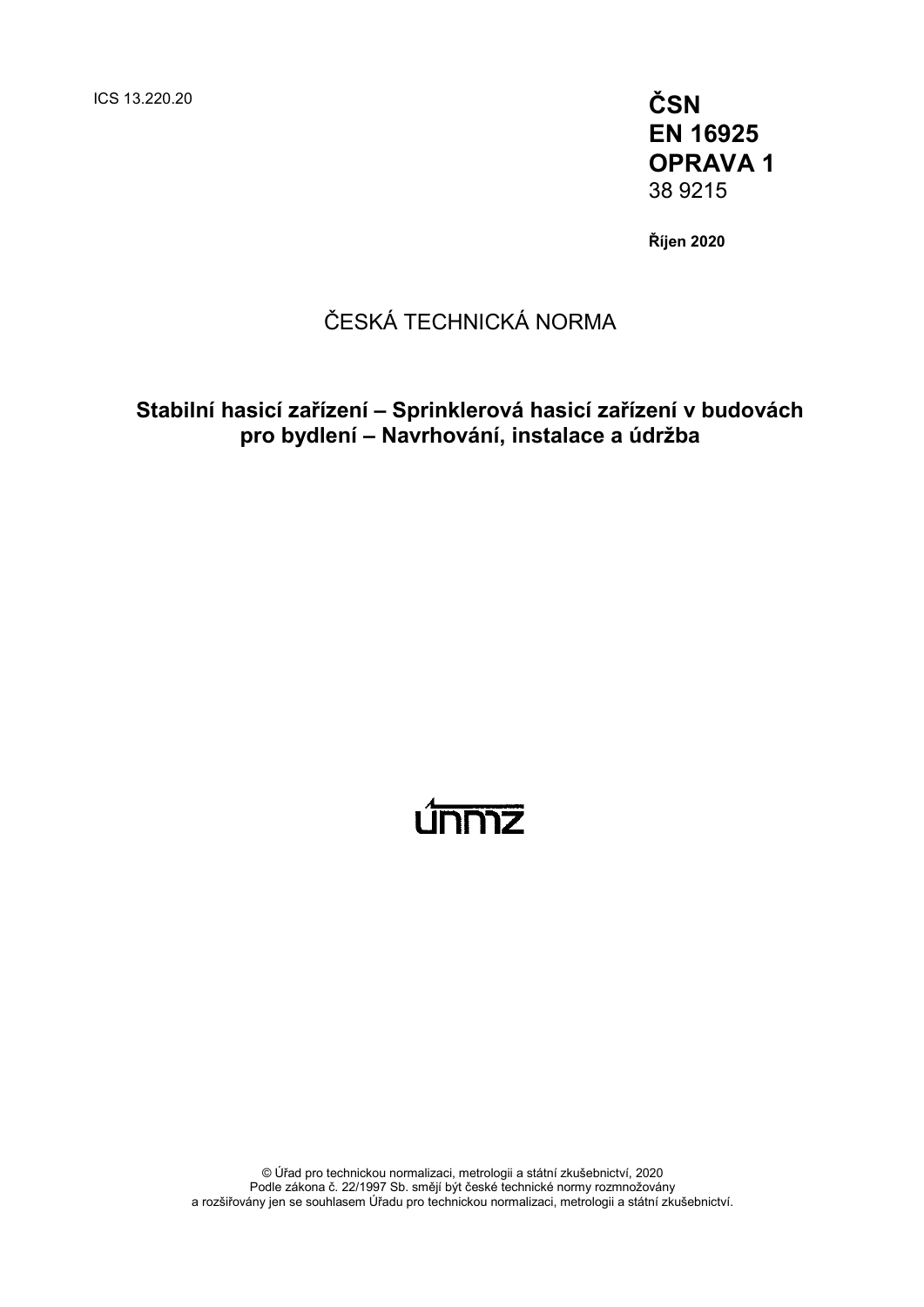# EUROPEAN STANDARD NORME EUROPÉENNE EUROPÄISCHE NORM

## **EN 16925:2018/AC**

April 2020

**ICS** 13.220.20

English version

### Fixed firefighting systems - Automatic residential sprinkler systems - Design, installation and maintenance

Installations fixes de lutte contre l'incendie - Systèmes d'extinction automatiques du type sprinkleur résidentiel - Conception, installation et maintenance

Ortsfeste Brandbekämpfungsanlagen - Automatische Sprinkleranlagen für Wohnbereiche - Planung, Installation und Instandhaltung

This corrigendum becomes effective on 29 April 2020 for incorporation in the official English version of the EN.



EUROPEAN COMMITTEE FOR STANDARDIZATION COMITÉ EUROPÉEN DE NORMALISATION EUROPÄISCHES KOMITEE FÜR NORMUNG

#### **CEN-CENELEC Management Centre: Rue de la Science 23, B-1040 Brussels**

© 2020 CEN All rights of exploitation in any form and by any means reserved worldwide for CEN national Members. Tous droits d'exploitation sous quelque forme et de quelque manière que ce soit réservés dans le monde entier aux membres nationaux du CEN. Alle Rechte der Verwertung, gleich in welcher Form und in welchem Verfahren, sind weltweit den nationalen Mitgliedern von CEN vorbehalten.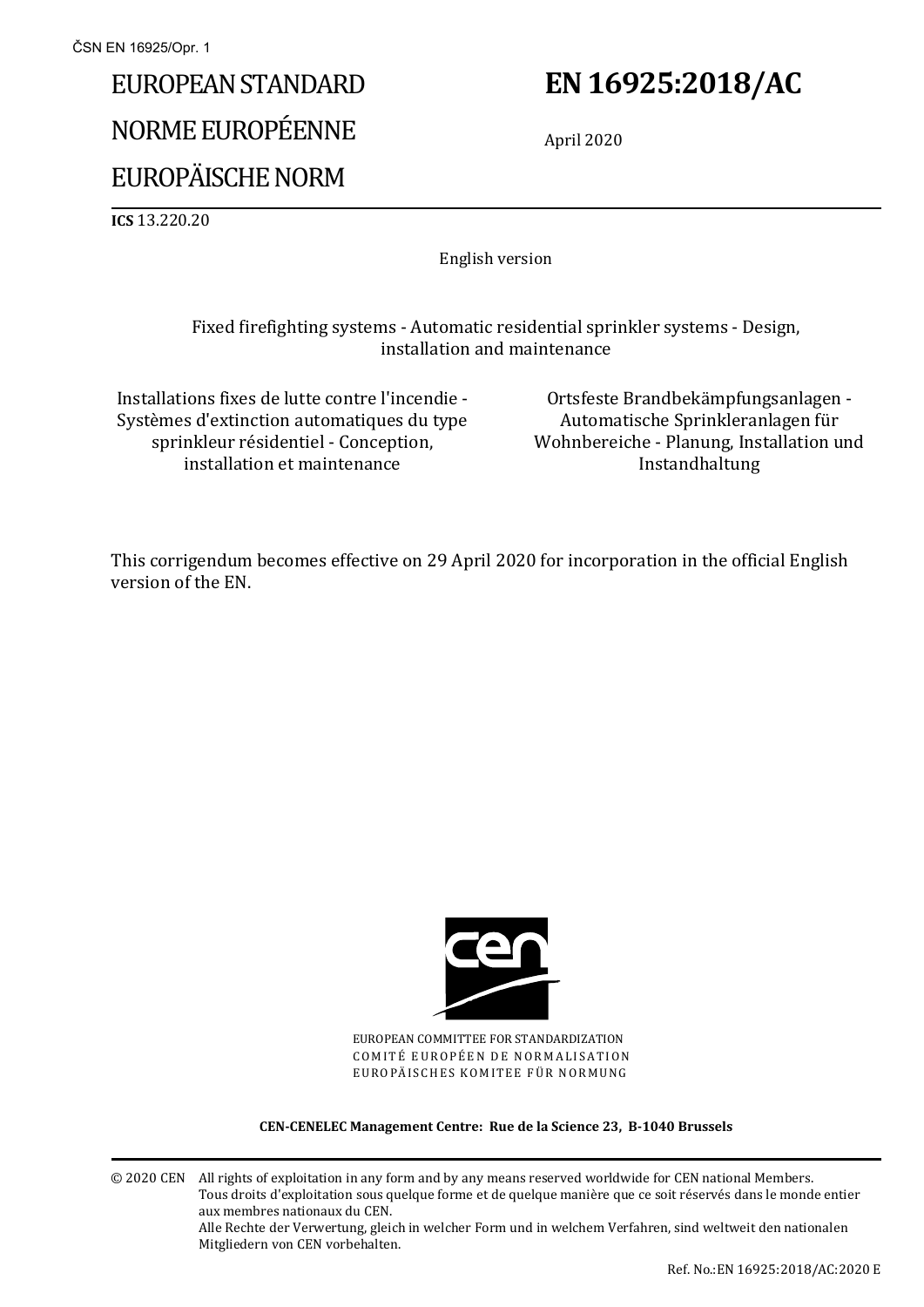#### **1 Modification to Table 6 — Sidewall sprinkler distances and maximum depth of an obstruction located perpendicular to the direction of throw**

| Replace Table 6 with the following: " |  |  |  |
|---------------------------------------|--|--|--|
|---------------------------------------|--|--|--|

| Distance from sidewall sprinkler<br>to side of obstruction (A) | <b>Maximum allowable</b><br>distance of deflector above<br>bottom of obstruction (B) |  |
|----------------------------------------------------------------|--------------------------------------------------------------------------------------|--|
| Less than 450 mm                                               |                                                                                      |  |
| 450 mm to less than 900 mm                                     | $25 \text{ mm}$                                                                      |  |
| 900 mm to less than 1 200 mm                                   | 75 mm                                                                                |  |
| 1 200 mm to less than 1 350 mm                                 | $125 \text{ mm}$                                                                     |  |
| 1 350 mm to less than 1 800 mm                                 | $175 \text{ mm}$                                                                     |  |
| 1 800 mm to less than 1 950 mm                                 | $225 \text{ mm}$                                                                     |  |
| 1 950 mm to less than 2 100 mm                                 | $275 \text{ mm}$                                                                     |  |
| 2 100 mm to less than 2 250 mm                                 | 350 mm                                                                               |  |

".

### **2 Modification to Table 7 — Position of sidewall sprinklers to avoid obstacles to discharge**

*Replace Table 7 with the following:* "

| <b>Distance from sidewall</b><br>sprinkler to side of obstruction<br>(A) | <b>Maximum allowable distance</b><br>of deflector above bottom of<br>obstruction (B) |  |
|--------------------------------------------------------------------------|--------------------------------------------------------------------------------------|--|
| Less than 2,4 m                                                          | Not allowed                                                                          |  |
| 2,4 m to less than 3 m                                                   | $25 \text{ mm}$                                                                      |  |
| 3 m to less than 3,3 m                                                   | $50 \text{ mm}$                                                                      |  |
| 3,3 m to less than 3,6 m                                                 | 75 mm                                                                                |  |
| 3,6 m to less than 3,9 m                                                 | $100 \text{ mm}$                                                                     |  |
| $3.9$ m to less than 4.2 m                                               | $150 \text{ mm}$                                                                     |  |
| 4,2 m to less than 4,5 m                                                 | $175 \text{ mm}$                                                                     |  |
| 4,5 m to less than 4,8 m                                                 | $225 \text{ mm}$                                                                     |  |
| 4,8 m to less than $5.1$ m                                               | $275 \text{ mm}$                                                                     |  |
| 5,1 m or greater                                                         | 350 mm                                                                               |  |

".